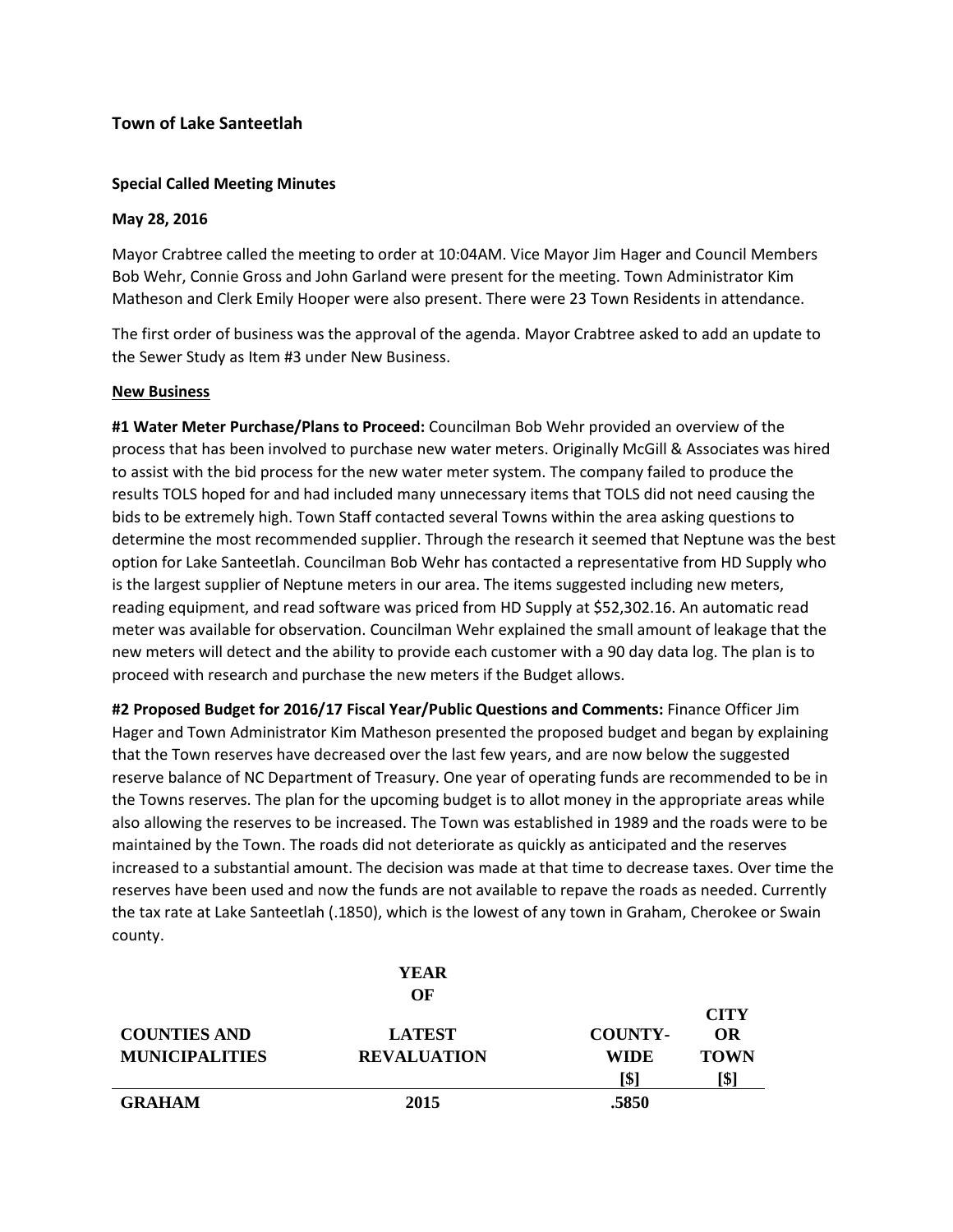| <b>FONTANA DAM</b><br>LAKE SANTEETLAH<br><b>ROBBINSVILLE</b>          |      | .5850<br>.5850<br>.5850          | .5540<br>.1850<br>.6500 |
|-----------------------------------------------------------------------|------|----------------------------------|-------------------------|
| <b>CHEROKEE</b><br><b>ANDREWS</b><br><b>BEAR PAW</b><br><b>MURPHY</b> | 2012 | .5200<br>.5200<br>.5200<br>.5200 | .5150<br>.3500<br>.4200 |
| <b>SWAIN</b><br><b>BRYSON CITY</b>                                    | 2013 | .3600<br>.3600                   | .3500                   |

A proposed tax increase (.225) was presented that would bring an additional \$32,820.00 per year to the Town. This would increase each household's yearly tax bill by approximately \$164.10. A show of hands of all residents in attendance in favor was unanimous and there were none opposed to the increase.

### **Discussion:**

The idea of collecting a 3% Occupancy Tax has been discussed for several months. Councilwoman Connie Gross shared her research of rentals within the Town and her concerns of how the Town will proceed to locate which homes are rentals. Those not rented through a realty company will have to be discovered by the TDA board and could cause conflict. The discussion continues as to whether the number of rentals, cost of the audit required, and time spent will produce the revenue to justify the tax. Councilman Bob Wehr stated that we still do not have "all the facts" and need to continue research prior to implementing this tax.

Legal fees for last year were increasingly high due to ongoing projects. The codification update and rewriting the Zoning Codes with the assistance of Attorney Ellen Davis have caused the increase.

An estimate to remove the danger trees and repave Santeetlah Point was provided by Clean Cut Tree Service HMC Paving for \$11,500. This is in the budget to complete in the 2016/17 fiscal year.

The donation to the Nantahala Regional Library was recently approved for \$1000 and more if the budget allows. TOLS withdrew from a ten year contract commitment of a \$5000 donation due to noncompliance of the Library Board to address Library personnel issues. The issues have since been resolved. \$3000 is in the budget as a donation to the Library but only \$1000 of that has been committed. In the past the Library had a large surplus of funds and a resident in attendance questioned if that was still the case did the Library need our donation? This surplus was clarified to be donations given for specific reasons and could not be used in the Library's operating funds. The Library Board has confirmed that any donations given from TOLS does remain in Graham County.